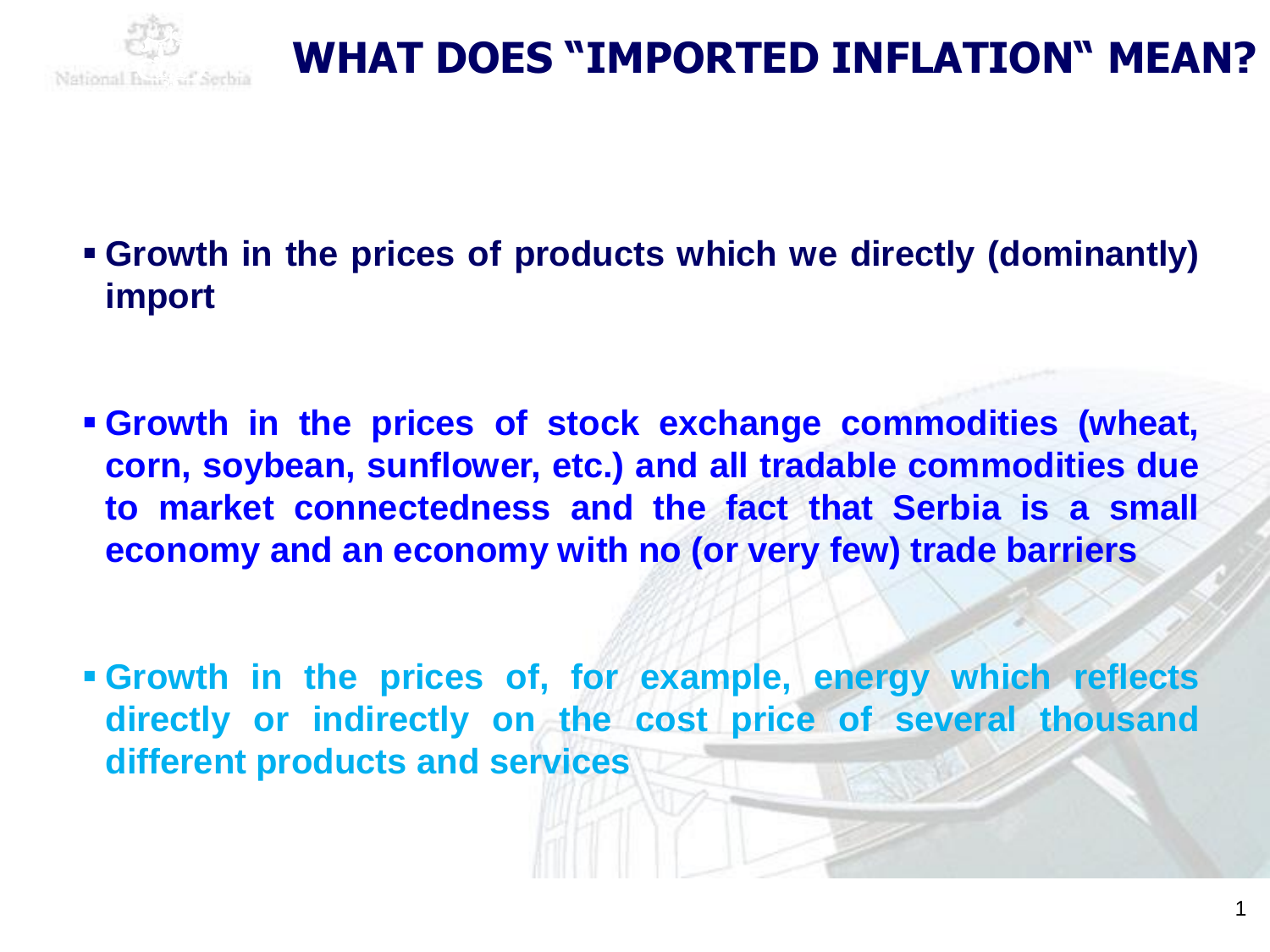

## **IMPORTED INFLATION – PRODUCTS WHICH WE (DOMINANTLY) IMPORT**

**Prices of dominantly imported products recorded in the domestic market** (y-o-y growth in April)**:**

- Coffee: 25.2%
- Citrus fruits: 4% 15%
- Furniture: 12.8%
- Paper and office materials: 12.3%
- Cosmetics and personal care products: 9.3%
- Large home appliances: 9.0%
- Automobiles: 6.9%
- **Small electrical home appliances: 6.3%**
- Mobile telephones and equipment: 3.9%

### **Global energy prices:**

- Gas: 250% 500% y-o-y in March and April (average monthly price)
	- March/April 2021: USD 200 to 300 per 1,000 m3
	- March/April 2022: USD 700 to 1,800 per 1,000 m3
- Crude oil: 70% y-o-y in March and April
	- March/April 2021: USD 65 per barrel on average
	- March/April 2022: USD 111 per barrel on average  $22$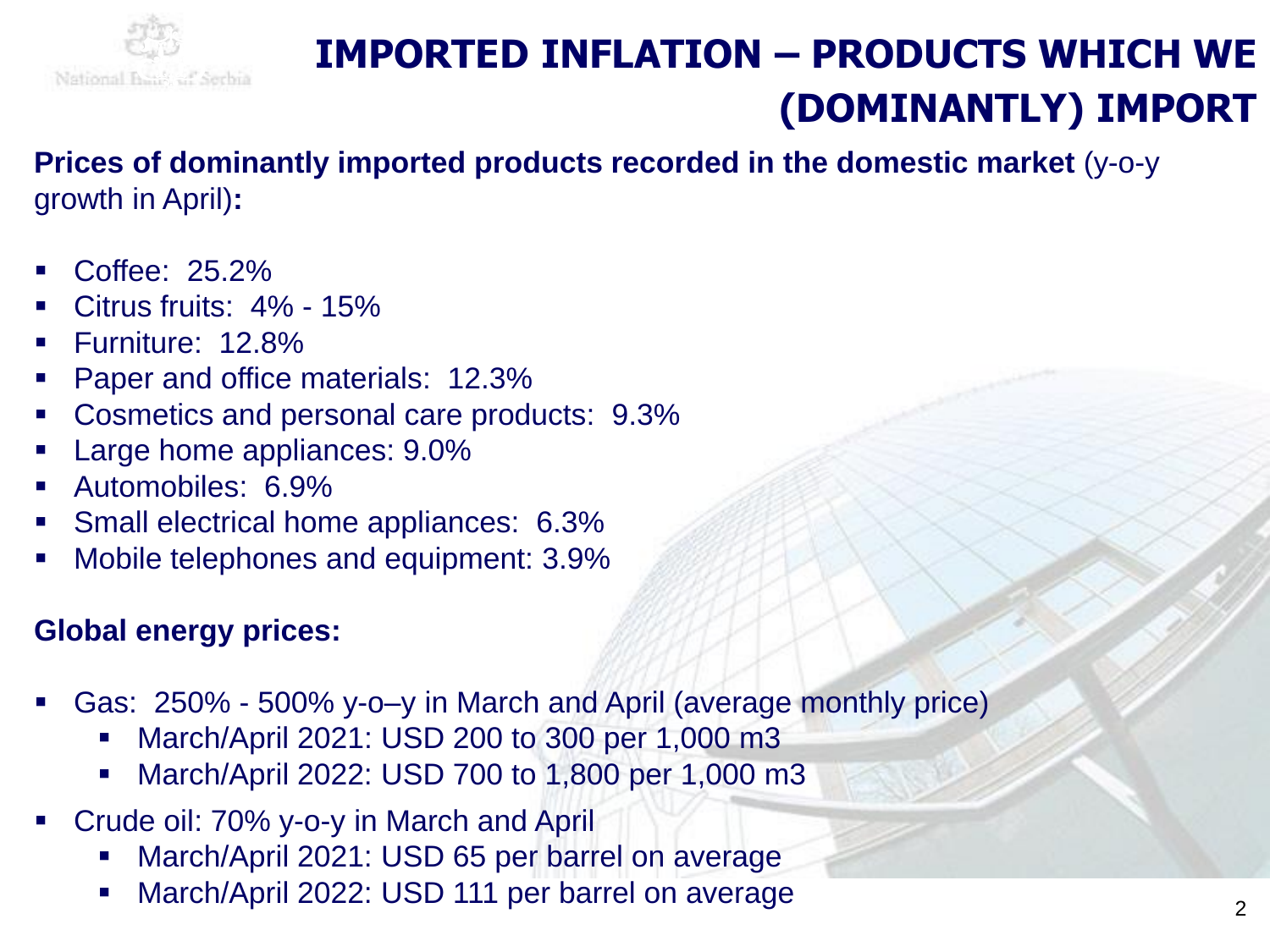# **INFLATION – CONNECTEDNESS OF THE DOMESTIC AND INTERNATIONAL COMMODITY MARKETS**

Chart. **Wheat price – domestic and international** (in RSD per kilogram)



- **EXEC** Because Serbia is a small and open economy, each increase in the price of a stock exchange commodity triggers a corresponding rise in the price of the same commodity in Serbia – if the price of a commodity is higher abroad, the producer or trader will not sell the commodity in Serbia but abroad.
- This refers primarily to agricultural commodities where the transmission effect is almost instantaneous, but also to all other commodities which may be considered tradable.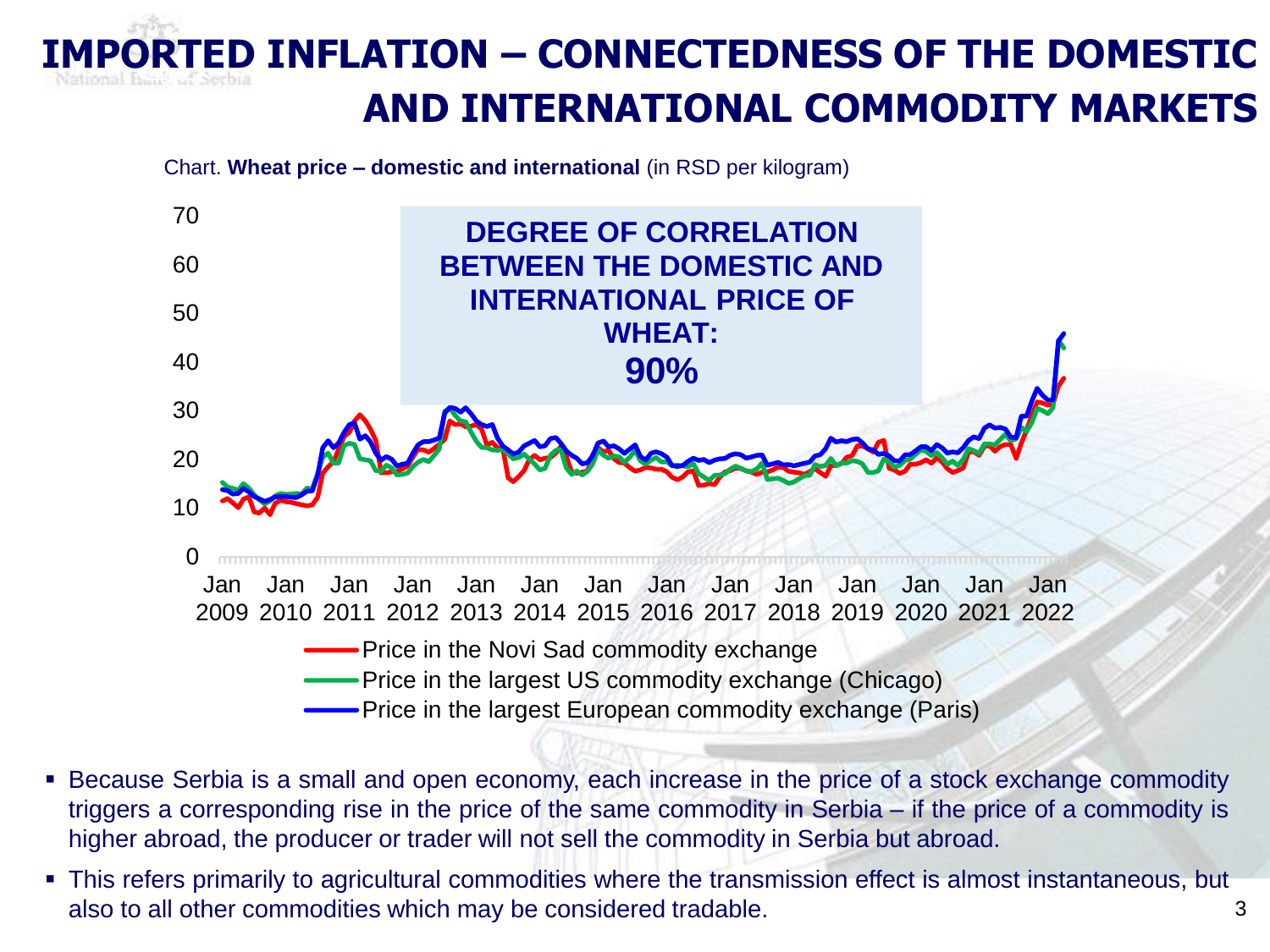#### **IMPORTED INFLATION – CONNECTEDNESS OF THE DOMESTIC**  National Beaker! Serbia **AND INTERNATIONAL COMMODITY MARKETS**

Chart. **Corn price – domestic and international** (in RSD per kilogram)



- The price of corn, as one of Serbia's most important individual export products, displays the highest degree of correlation
- **Other than for food, corn is also used in the production of many other products (ethanol, ethylene,** plastics, cosmetics, batteries, medications, textile)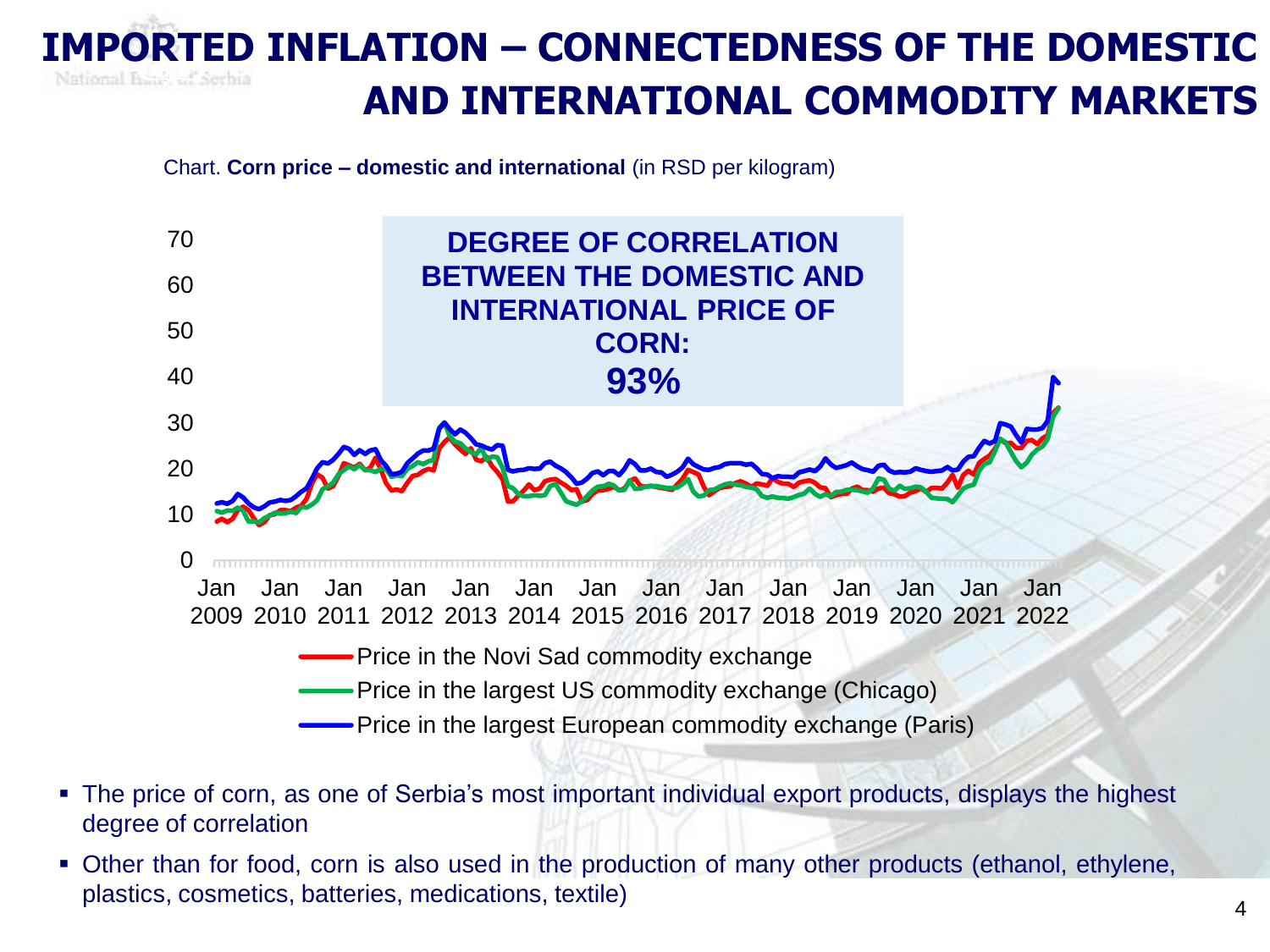## **IMPORTED INFLATION – AN EXAMPLE OF THE INDIRECT IMPACT OF THE OIL PRICE ON INFLATION**



- Packaging makes up most of the cost price in both the production and the retail price of bottled water.
- Production of one 1-litre plastic bottle =  $\frac{1}{4}$  litre of crude oil
- Crude oil is the key raw material used in the production of polyethylene
- 8% of total global oil is used for producing plastics



- The packaging of all food products is largely made of oil (plastic)
- Other raw materials used in the production of packaging include primarily cardboard and aluminium
- **Production of 1 standard** automobile tyre = 25 to 30 litres of crude oil
- **Production of 1 tyre for large** vehicles = 100 litres of crude oil